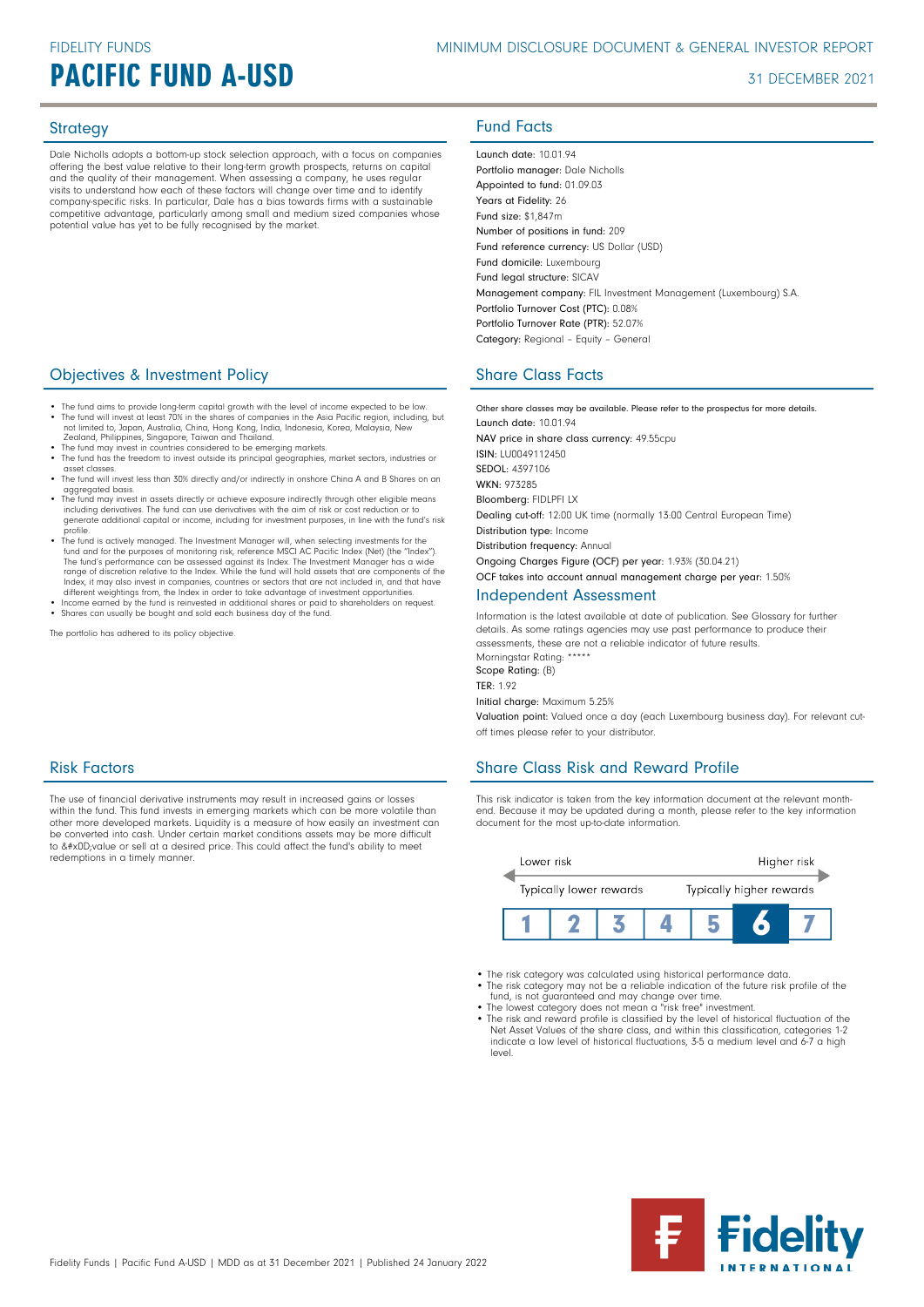Past performance is not a reliable indicator of future results. The fund's returns can be affected by fluctuations in currency exchange rates.

#### Performance Comparator(s)

| Peer Group Universe        | Morningstar EAA Fund Asia-Pacific Equity |
|----------------------------|------------------------------------------|
| Market index from 01.02.01 | MSCI AC Pacific Index (Net)              |

Market index is for comparative purposes only unless specifically referenced in the Objectives & Investment Policy on page 1. The same index is used in the positioning tables on this factsheet. Where the effective date for the current market index is after the share class launch date, full history is available from Fidelity.

Cumulative performance in USD (rebased to 100)



Performance is shown for the last five years (or since launch for funds launched within that period).

## Performance for calendar years in USD (%)





### Annual return in USD (%)

| Highest annual return | 115.19 (31.12.1999) |
|-----------------------|---------------------|
| Lowest annual return  | -62.07 (30.11.2008) |

## Performance to 31.12.21 in USD (%)

|                         |        |        |            |        |      |      | Since     |  |
|-------------------------|--------|--------|------------|--------|------|------|-----------|--|
|                         | 1m     | 3m     | <b>YTD</b> | 1yr    | 3yr  | 5yr  | 10.01.94* |  |
| Fund cumulative growth  | $-0.5$ | $-3.4$ | 3.8        | 3.8    | 57.3 | 69.7 | 400.1     |  |
| Index cumulative growth |        | $-2.0$ | $-3.3$     | $-3.3$ | 39.2 | 57.5 | 194.0     |  |
| Fund annualised growth  | $\sim$ | $\sim$ | $\sim$     | 3.8    | 16.3 | 11.2 | 5.9       |  |
| Index annualised growth | $\sim$ | $\sim$ | $\sim$     | $-3.3$ | 11.7 | 9.5  | 3.9       |  |

Source of fund performance and volatility and risk measures is Fidelity. Performance is excluding initial charge.

Basis: nav-nav with income reinvested, in USD, net of fees.

Market indices are sourced from RIMES and other data is sourced from third-party providers such as Morningstar.

\*Performance commencement date.

Performance is calculated for the portfolio. The individual investor performance may differ as a result of initial fees, the actual investment date, the date of reinvestment and dividend withholding tax.

#### Definition of terms:

Annualised performance: Annualised performance show longer term performance rescaled to a 1 year period. Annualised performance is the average return per year over the period. Actual annual figures are available to the investor on request.

Equity: the percentage of the fund that is currently invested in the equity market.

Highest & Lowest return: The highest and lowest returns for any 1 year over the period since inception have been shown.

NAV: The net asset value represents the assets of a Fund less its liabilities.

Other: the value of any non-equity investments (excluding cash funds) expressed as a percentage of fund TNA.

Uninvested cash: this is 100% minus the fund's Equity exposure and minus Other. This leaves any residual cash exposure that is not invested in shares or via derivatives. % TNA: Data is presented as a percentage of TNA, which stands for Total Net Assets (the value of all the fund's assets after the deduction of any liabilities).

Performance for 12 month periods in USD (%)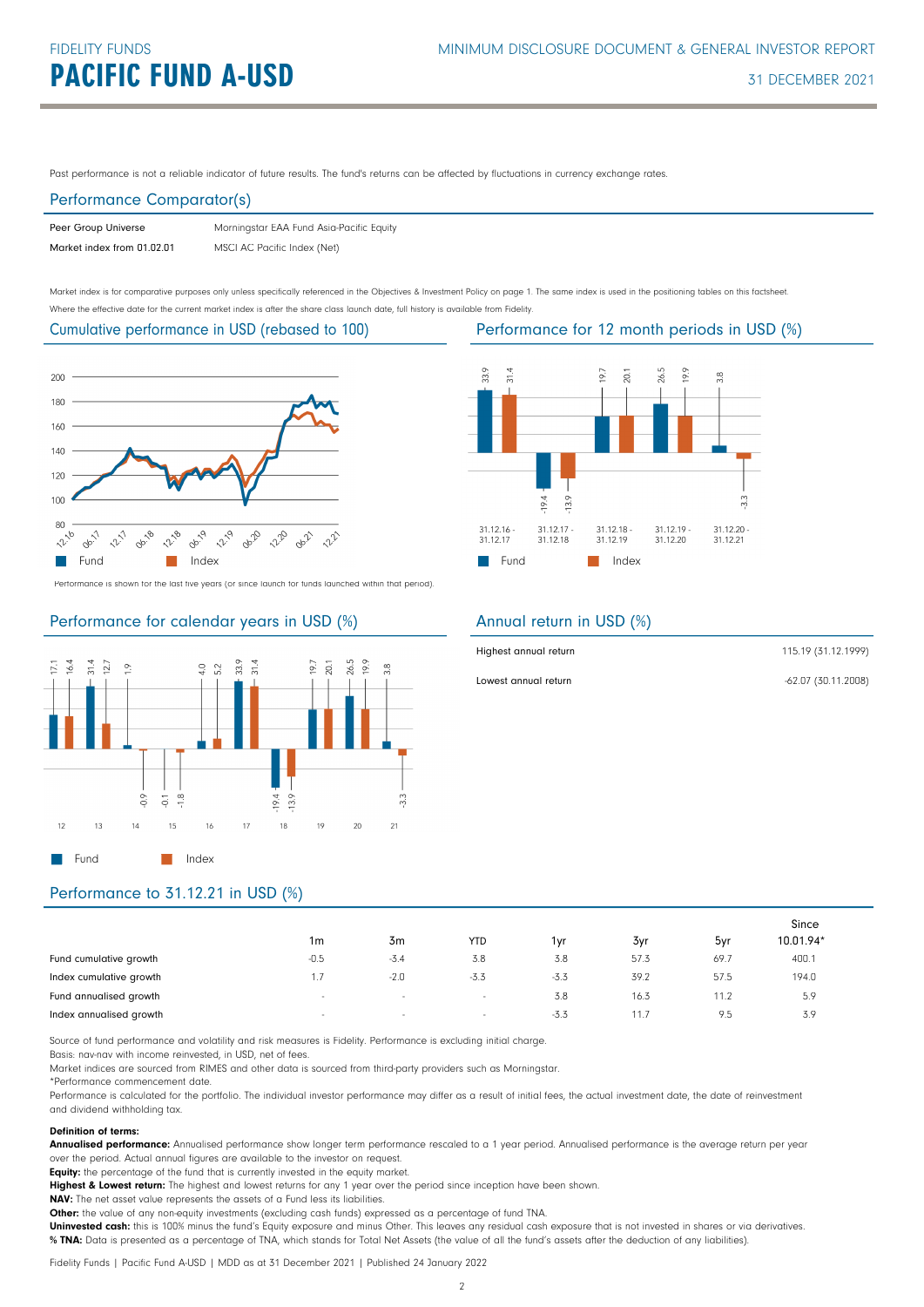# **PACIFIC FUND A-USD 31 DECEMBER 2021**

| <b>GICS Sector</b>            | Fund | Index | Relative | <b>USD</b> |
|-------------------------------|------|-------|----------|------------|
| Information Technology        | 30.1 | 20.3  | 9.8      | >10        |
| <b>Consumer Discretionary</b> | 15.6 | 16.0  | $-0.4$   | $5 - 10$   |
| <b>Health Care</b>            | 13.9 | 7.1   | 6.8      | $1-5b$     |
| Financials                    | 10.5 | 16.5  | -6.0     | $0-1b$     |
| Industrials                   | 8.5  | 12.0  | $-3.5$   | Totc       |
| <b>Communication Services</b> | 8.2  | 9.2   | $-1.0$   | Inde       |
| <b>Materials</b>              | 8.2  | 6.0   | 2.2      | Totc       |
| <b>Consumer Staples</b>       | 2.9  | 5.3   | $-2.4$   |            |
| Real Estate                   | 1.0  | 4.2   | $-3.2$   |            |
| <b>Utilities</b>              | 0.5  | 1.9   | $-1.3$   |            |
| Energy                        | 0.3  | 1.4   | $-1.1$   |            |
| <b>Total Sector Exposure</b>  | 99.7 | 100.0 |          |            |
| Other Index / Unclassified    | 0.0  | 0.0   |          |            |
| <b>Total Equity Exposure</b>  | 99.7 | 100.0 |          |            |
|                               |      |       |          |            |

Fund Index Relative 30.6 35.3 -4.7

10.8 22.9 11.5 9.1 0.0 4.4 0.0 1.0  $0.0$ 

4.9 99.7 100.0  $0.0$ 99.7

 $0.0$ 100.0

5.5 -9.6 -2.6 -2.3 4.9 -0.2 3.4 1.9  $2.1$ <br> $1.2$ 

16.4 13.3 6.8 4.9 4.3 3.4  $2^{\circ}$  $2.2$ <br>6.1

8.9

#### Sector/Industry Exposure (% TNA) Market Capitalisation Exposure (% TNA)

| <b>USD</b>                                           | Fund        | Index        | Relative |
|------------------------------------------------------|-------------|--------------|----------|
| $>10$ bn                                             | 17.8        | 80.1         | $-62.3$  |
| 5-10 <sub>bn</sub>                                   | 6.0         | 12.2         | $-6.3$   |
| $1-5$ bn                                             | 32.0        | 5.0          | 27.0     |
| $0-1$ bn                                             | 35.0        | 0.0          | 35.0     |
| <b>Total Market Cap Exposure</b>                     | 90.7        | 97.3         |          |
| Index / Unclassified<br><b>Total Equity Exposure</b> | 9.0<br>99.7 | 2.7<br>100.0 |          |

#### Geographic Exposure (% TNA) Regional Exposure (% TNA)

|                                | Fund | Index | Relative |
|--------------------------------|------|-------|----------|
| Emerging Asia                  | 42.9 | 47.2  | $-4.3$   |
| Japan                          | 30.6 | 35.3  | $-4.7$   |
| Asia Pacific (ex-Japan)        | 74.0 | 17.5  | 6.5      |
| North America                  | 2.2  | 0.0   | 2.2      |
| Latin America                  | 0.1  | 0.0   | 0.1      |
|                                |      |       |          |
| <b>Total Regional Exposure</b> | 99.7 | 100.0 |          |
| Other Index / Unclassified     | 0.0  | 0.0   |          |
| <b>Total Equity Exposure</b>   | 99.7 | 100.0 |          |

## Top Positions (% TNA)

Total Geographic Exposure Other Index / Unclassified Total Equity Exposure

Japan Australia China Taiwan Korea (South) India Hong Kong Vietnam Indonesia USA

Others

|                               | GICS Sector                   | Geographic Location | Fund | Index | Relative |
|-------------------------------|-------------------------------|---------------------|------|-------|----------|
| TELIX PHARMACEUTICALS LIMITED | Health Care                   | Australia           | 4.1  | 0.0   | 4.1      |
| RAKUTEN GROUP INC             | <b>Consumer Discretionary</b> | Japan               | 3.0  | 0.1   | 2.9      |
| <b>FPT CORPORATION</b>        | Information Technology        | Vietnam             | 2.9  | 0.0   | 2.9      |
| VISERA TECHNOLOGIES CO LTD    | Information Technology        | Taiwan              | 1.9  | 0.0   | 1.9      |
| MEDIATEK INC                  | Information Technology        | Taiwan              | 1.3  | 0.6   | 0.7      |
| DIGITAL GARAGE INC.           | Information Technology        | Japan               | 1.2  | 0.0   | 1.2      |
| COCONALA INC                  | <b>Communication Services</b> | Japan               | 1.1  | 0.0   | 1.1      |
| <b>GRAB HOLDINGS LTD</b>      | <b>Consumer Discretionary</b> | Singapore           | 1.1  | 0.0   | 1.1      |
| <b>FUJIBO HOLDINGS INC</b>    | <b>Consumer Discretionary</b> | Japan               | 1.1  | 0.0   | 1.1      |
| SITEMINDER LTD                | Information Technology        | Australia           | 1.0  | 0.0   | 1.0      |

### Top Overweight Positions (% TNA)

|                               | Fund | Index | Relative |
|-------------------------------|------|-------|----------|
| TFLIX PHARMACEUTICALS LIMITED | 4.1  | 0.0   | 4.1      |
| <b>FPT CORPORATION</b>        | 2.9  | 0.0   | 2.9      |
| RAKUTEN GROUP INC             | 3.0  | 0.1   | 2.9      |
| VISERA TECHNOLOGIES CO LTD    | 1.9  | 0.0   | 1.9      |
| DIGITAL GARAGE INC.           | 1.2  | 0.0   | 1.2      |
| COCONALA INC                  | 1.1  | 0.0   | 1.1      |
| <b>GRAB HOLDINGS LTD</b>      | 1.1  | 0.0   | 1.1      |
| FUJIBO HOLDINGS INC.          | 1.1  | 0.0   | 1.1      |
| SITEMINDER LTD                | 1.0  | 0.0   | 1.0      |
| <b>UPDATER INC.</b>           | 1.0  | nη    | 1.0      |

| Japan                             | 1.1 | 0.O |     |
|-----------------------------------|-----|-----|-----|
| Singapore                         | 1.1 | 0.0 |     |
| Japan                             | 1.1 | 0.0 |     |
| Australia                         | 1.0 | 0.0 | 1.1 |
| Top Underweight Positions (% TNA) |     |     |     |
|                                   |     |     |     |

|                                 | Fund | Index | Relative |
|---------------------------------|------|-------|----------|
| TAIWAN SEMICONDUCTOR MEG CO LTD | 0.0  | 5.0   | $-5.0$   |
| SAMSUNG FLECTRONICS CO LTD      | 0.0  | 3.3   | $-3.3$   |
| <b>TENCENT HLDGS LTD</b>        | 0.0  | 31    | $-3.1$   |
| TOYOTA MOTOR CORP               | 0.0  | 1.8   | $-1.8$   |
| SONY GROUP CORP                 | 0.0  | 14    | $-1.4$   |
| ALIBABA GROUP HOLDING LTD       | 0.8  | 21    | $-12$    |
| COMMONWEALTH BANK ALISTRALIA    | 0.0  | 1.2   | $-12$    |
| <b>KEYENCE CORP</b>             | 0.0  | 11    | $-11$    |
| AIA GROUP LTD                   | 0.0  | 11    | $-11$    |
| MFITUAN                         | 0.0  | 11    | $-11$    |

Methodology: A position combines all equity investments (including derivatives) linked to an issuing company. Derivatives are included on an exposure basis so they reflect the<br>equivalent underlying shares needed to generat